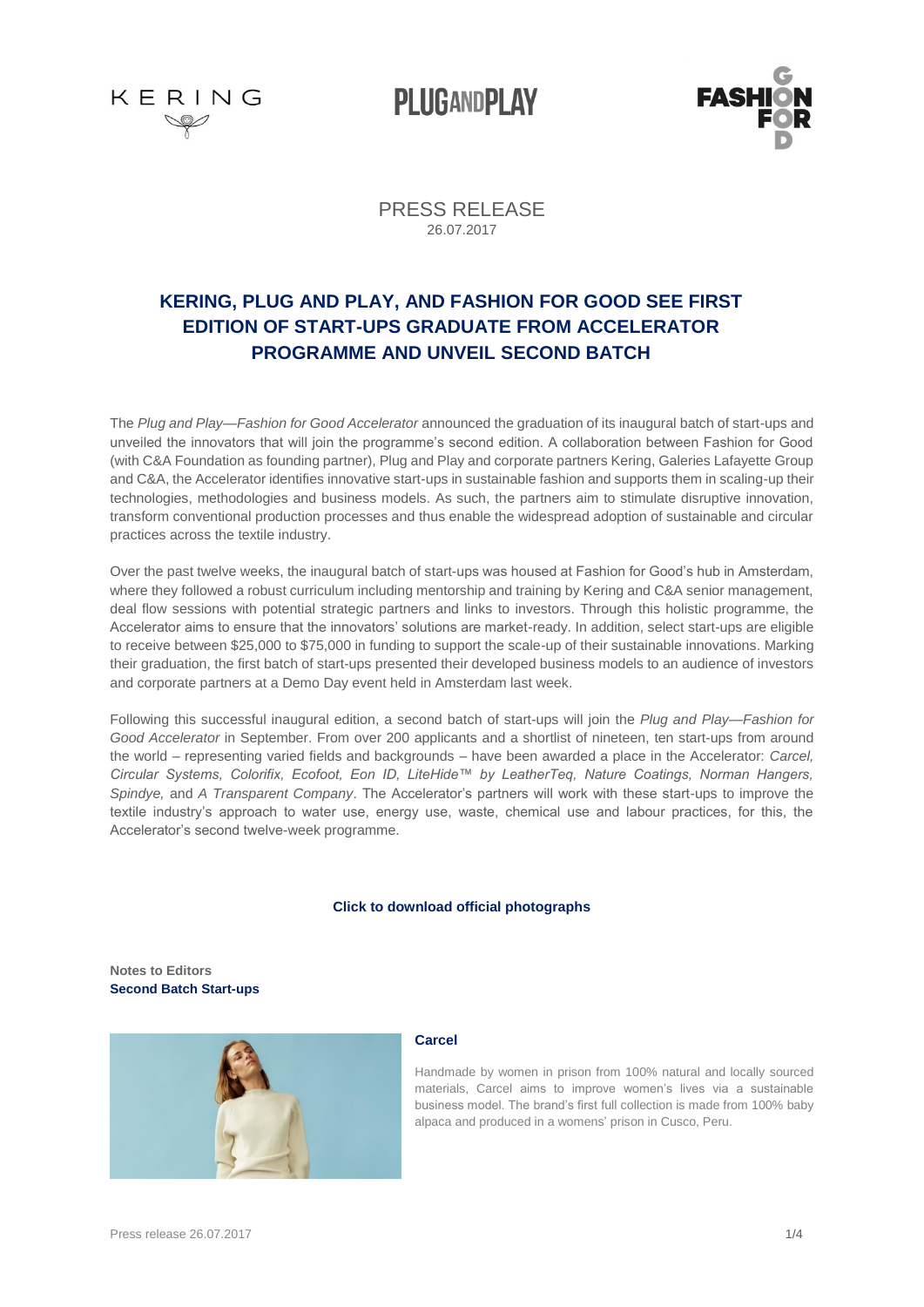## KERING

## **PLUGANDPLAY**





#### **Colorifix**

Colorifix has developed a whole new way of dyeing fabrics. They use the power of biology to drive the process, avoiding the use of any hazardous chemicals whilst significantly reducing water, energy and waste.



#### **Circular Systems**

Circular Systems offers breakthrough technologies for high-value recycling, as well as vertical production of cost effective performance yarns and materials. Circular Systems allows ultimate resource efficiency with even the most complex waste streams, including spandex blends, coated/laminated fabrics and polyurethane.



#### **Ecofoot**

Ecofoot's H2COLOR dyeing technology consists of a reactive dye immobilised in silica particles, which enables an 80% reduction in energy and 70% reduction in water use within the dyeing process. In turn, the technology reduces pollution levels due to the lower emittance of effluents and also boosts productivity due to the 45% shorter time required to dye wools and denims.



#### **Eon.ID**

EON.ID is the first global tagging system for textile recycling, a system for transforming old clothes into new garments in a similar way to paper recycling.



#### **LiteHide™ by LeatherTeq**

LiteHide™ by LeatherTeq is an economically beneficial patented process that eliminates salt pollution in the preservation of hides and in the associated supply chain. It allows indefinite storage of hides ready for any type of tanning, allowing brands to significantly reduce time to market.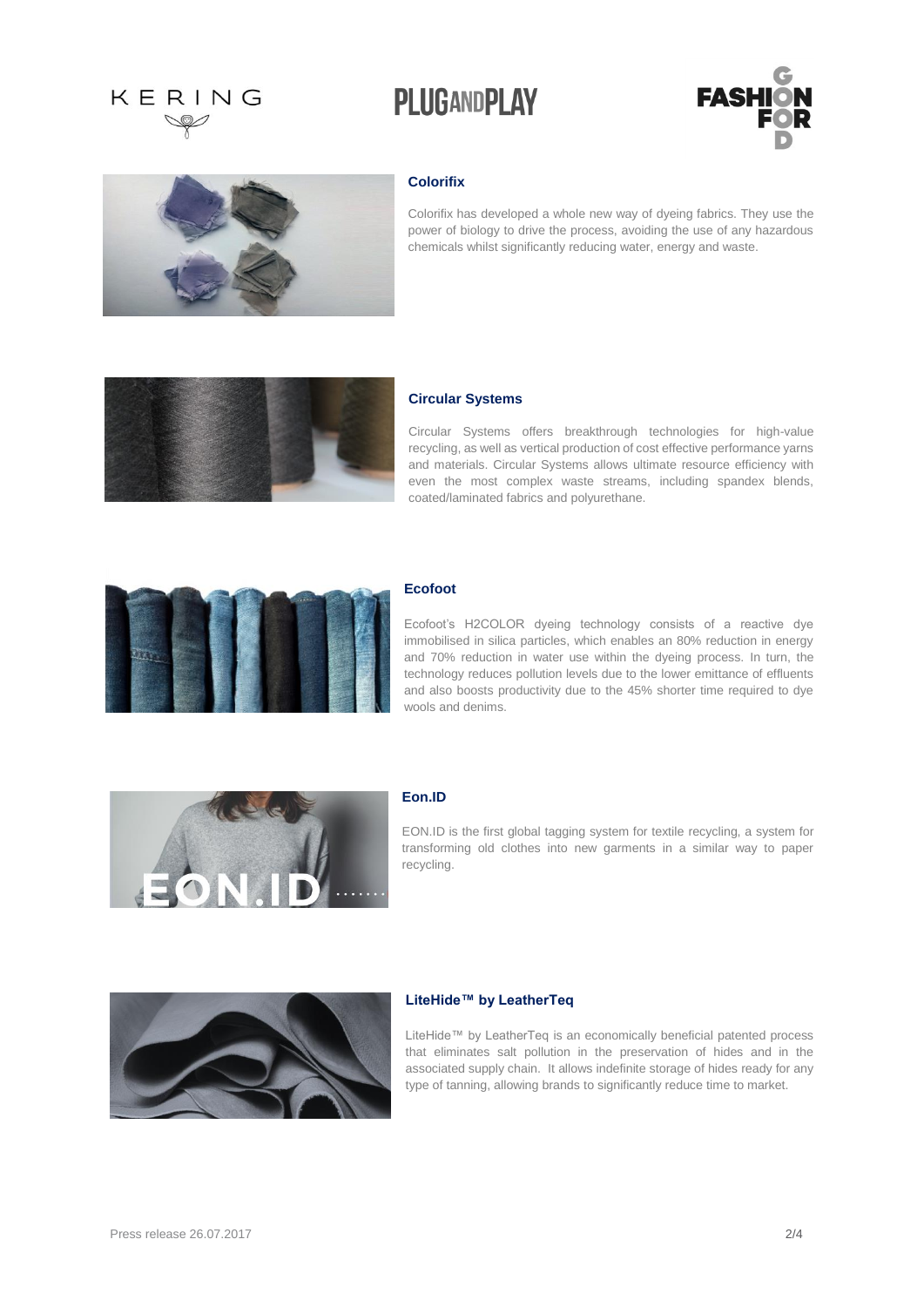# KERING

### **PLUGANDPLAY**





#### **Nature Coatings**

Nature Coatings develops high-performing bio pigments and finishes for textiles. Their products are made from agricultural waste and are scalable, biodegradable, inexpensive and designed to reduce resource use at the mill level.



#### **Normn Hangers**

With a range of styles for both childrens' and adults' ready-to-wear, NORMN Hangers are made from 100% recycled paper and printed with vegetable ink which results in reductions in waste,  $CO<sub>2</sub>$  and transportations costs compared to conventional hangers. Designed in a cradle-to-cradle mindset, they are also 100% recyclable and can be disposed of using existing paper recycling schemes.



#### **SpinDye**

SpinDye® is an ingredient brand that offers a technically innovative colour system, via a clean and traceable colouring method for textiles. Already available in nearly 2,000 shades, SpinDye's benefits include an 85% reduction in water consumption, 70% reduction in chemicals and 30% reduction in both energy and  $CO<sub>2</sub>$  compared to traditional coloring processes.



#### **A Transparent Company**

A Transparent Company is a platform that empowers brands to take steps toward greater transparency by tracing the origins and histories of products. With their Blockchain technology, you can easily gather and verify stories and origins, keep them connected to physical things and embed them anywhere online.

#### *About Kering*

*A global Luxury group, Kering develops an ensemble of luxury houses in fashion, leather goods, jewellery and watches: Gucci, Bottega Veneta, Saint Laurent, Alexander McQueen, Balenciaga, Brioni, Christopher Kane, McQ, Stella McCartney, Tomas Maier, Boucheron, Dodo, Girard-Perregaux, Pomellato, Qeelin and Ulysse Nardin. Kering is also developing the Sport & Lifestyle brands Puma, Volcom and Cobra. By 'empowering imagination', Kering encourages its brands to reach their potential, in the most sustainable manner.* 

*The Group generated revenue of €12.385 billion in 2016 and had more than 40,000 employees at year end. The Kering share is listed on Euronext Paris (FR 0000121485, KER.PA, KER.FP).*